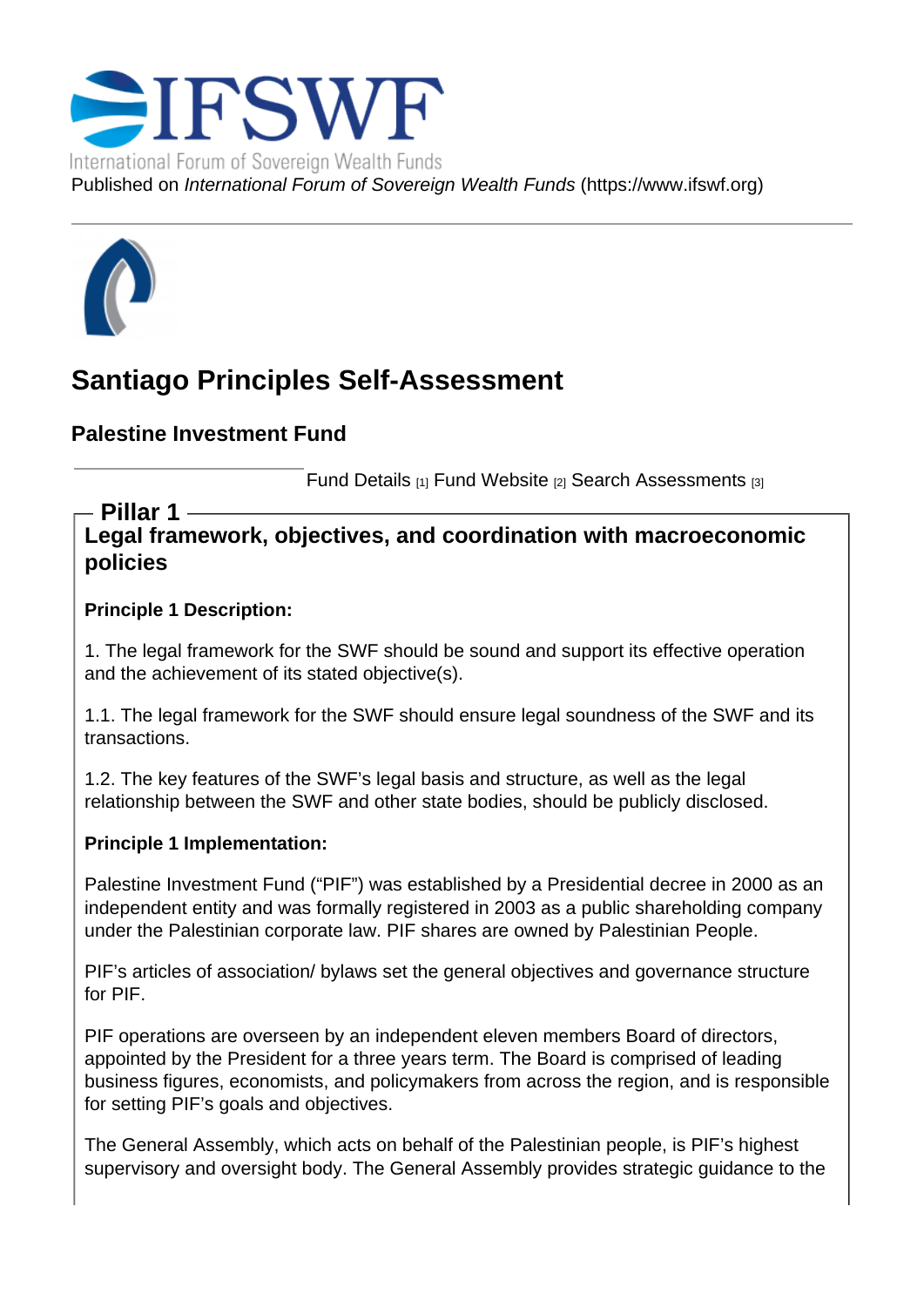Board of Directors, reviews PIF's annual report, and ratifies the distribution of dividends to the Palestinian Treasury.

The PIF General Assembly is comprised of 30 individuals representing the various segments of Palestinian society, including the business community, regulatory agencies, and civil society. General assembly members are appointed by the President for three years term.

Information about PIF's structure, governance and performance are published in PIF's annual report and PIF's website.

http://www.pif.ps/glance/ [4]

Principle 2 Description:

[The policy purpose of the](http://www.pif.ps/glance/) SWF should be clearly defined and publicly disclosed.

Principle 2 Implementation:

PIF's main objective is to promote sustainable economic growth and private sector development in Palestine. As a development-centric fund, PIF seeks to maximize impact through investing in strategic projects in under-developed sectors, all while achieving sustainable returns.

This objective has guided PIF's investment strategy, according to which PIF invests the majority of its assets domestically in strategic projects in vital sectors of the Palestinian economy including; renewable energy, agriculture and agrobusiness, infrastructure, real estate, technology, and entrepreneurship and the capital market in Palestine.

PIF's foreign asset portfolio is composed of highly liquid capital markets investments that are managed professionally with the goal of maximizing return while maintaining minimum risk.

PIF strategy is approved by the Board of Directors and is publicly disclosed in PIF's annual reports and website.

http://www.pif.ps/annual-reports/ [5]

Principle 3 Description:

[3. Where the SWF's activities ha](http://www.pif.ps/annual-reports/)ve significant direct domestic macroeconomic implications, those activities should be closely coordinated with the domestic fiscal and monetary authorities, so as to ensure consistency with the overall macroeconomic policies.

Principle 3 Implementation:

PIF plays a developmental role in the Palestinian economy focusing on strengthening the private sector and attracting regional and international investments.

PIF investments have contributed to job creation, stability of the local capital market, and the Palestinian GDP. However, due to the size and nature of these investments, they have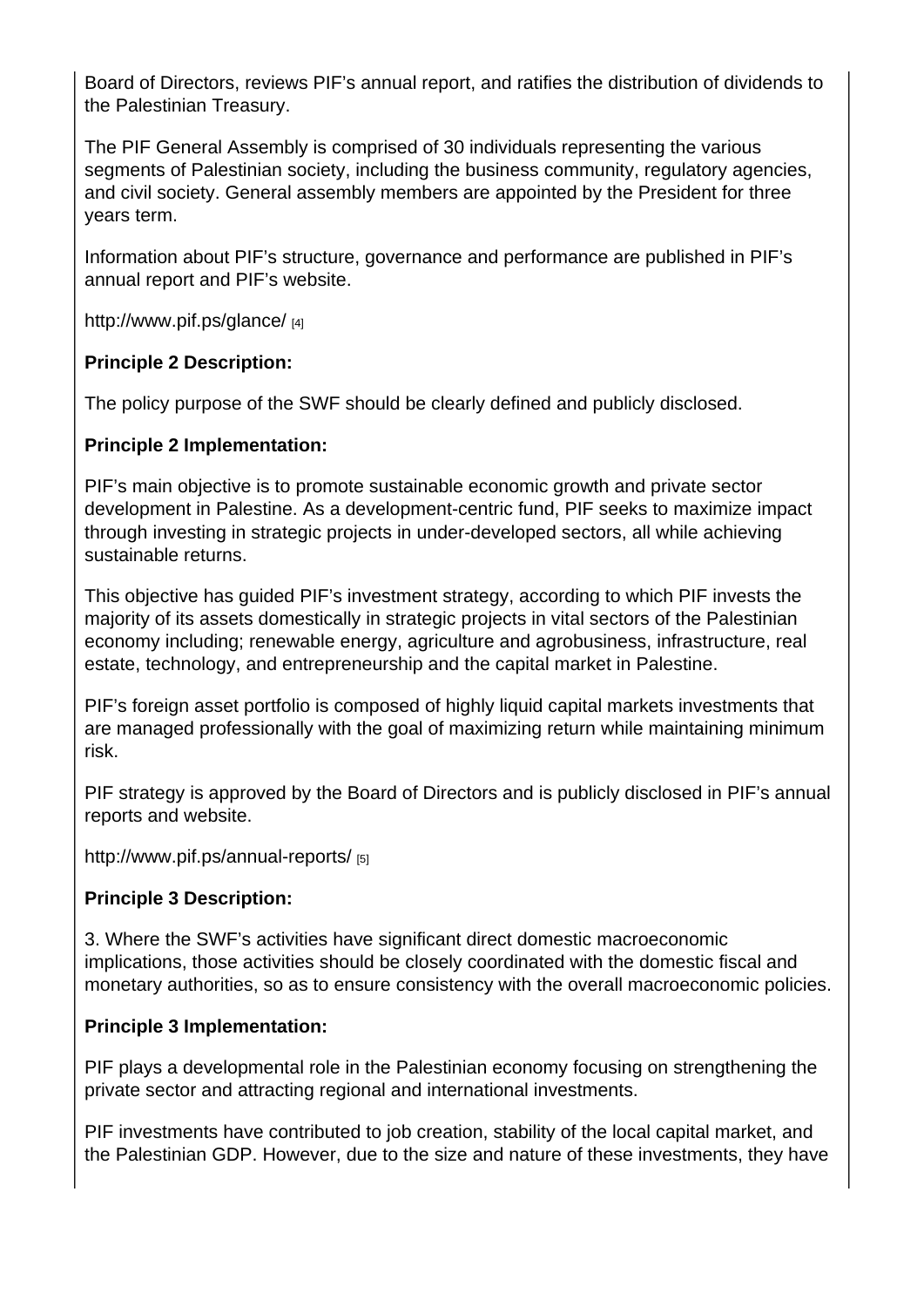no direct impact at the macroeconomic level.

Principle 4 Description:

4. There should be clear and publicly disclosed policies, rules, procedures, or arrangements in relation to the SWF's general approach to funding, withdrawal, and spending operations.

4.1. The source of SWF funding should be publicly disclosed.

4.2. The general approach to withdrawals from the SWF and spending on behalf of the government should be publicly disclosed.

Principle 4 Implementation:

PIF was established thought consolidation of commercial assets and investments held by the Palestinian Authority. PIF depends primarily on return on these investments to grow its assets base.

Upon request from Palestinian government, PIF Board of Directors recommends dividend distribution to the General Assembly. Once approved, dividends are transferred to the Palestinian Treasury. Dividends are reported in the audited financial statements and disclosed in PIF's annual report which is widely distributed and posted on PIF website.

http://www.pif.ps/annual-reports/ [5]

Principle 5 Description:

[5. The relevant statistical data pe](http://www.pif.ps/annual-reports/)rtaining to the SWF should be reported on a timely basis to the owner, or as otherwise required, for inclusion where appropriate in macroeconomic data sets.

Principle 5 Implementation:

Monthly reports are prepared for PIF's executive management. Quarterly detailed investment and financial reports are prepared for Board of Directors.

In addition, PIF's annual financial statements, which are audited by accredited international audit firm, are published in PIF's annual report. Copies of the annual report are submitted to the Palestinian President, Palestinian Government and are available for general public and posted on PIF website.

Finally, PIF website includes additional information about the financial and economic impact of PIF investments.

http://www.pif.ps/our-impact/ [6]

http://www.pif.ps/wp-content/uploads/2019/08/pif-brochour-english.pdf [7]

# [Institutional Framework and Governance Structure](http://www.pif.ps/wp-content/uploads/2019/08/pif-brochour-english.pdf) - Pillar 2 -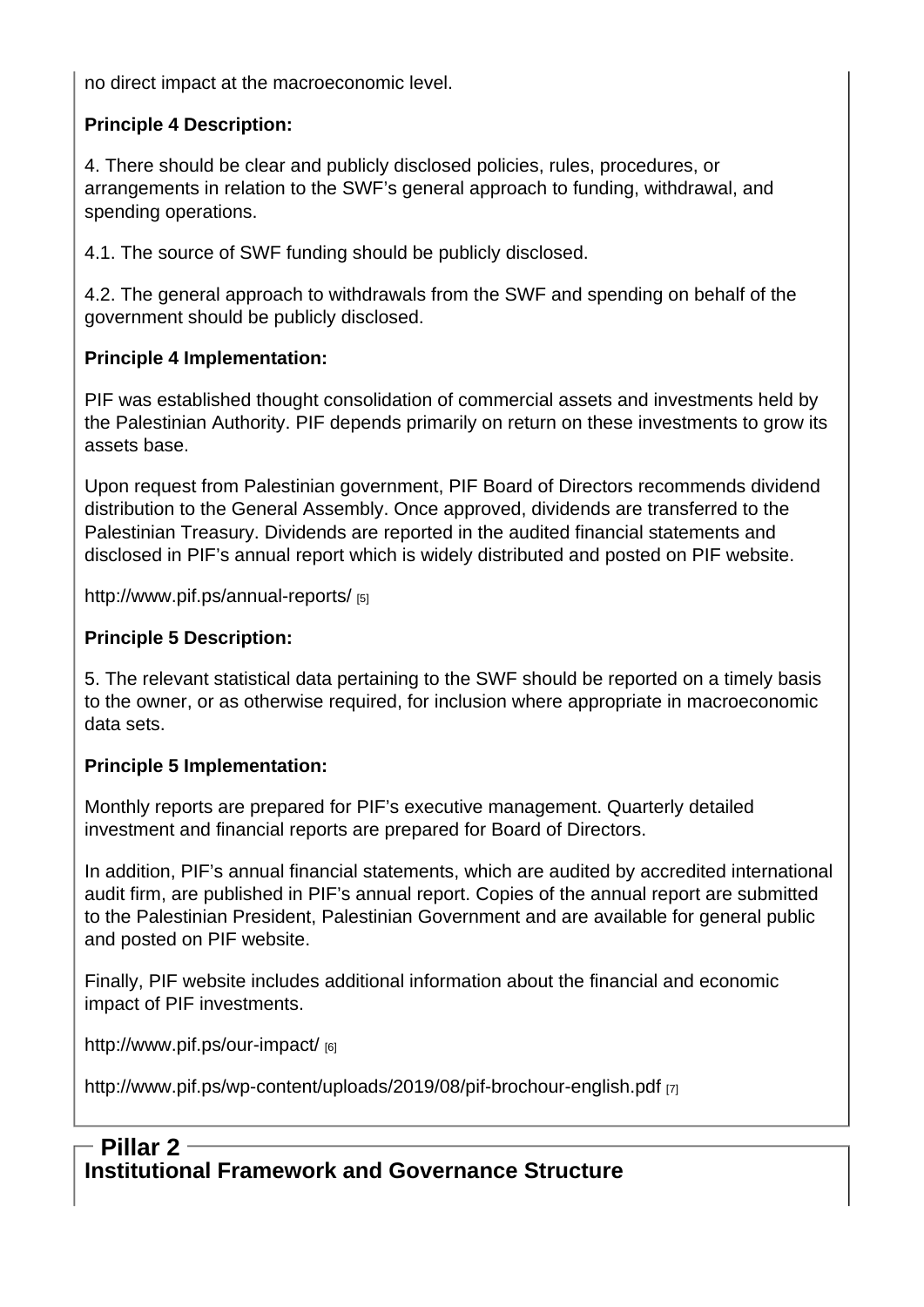Principle 6 Description:

6. The governance framework for the SWF should be sound and establish a clear and effective division of roles and responsibilities in order to facilitate accountability and operational independence in the management of the SWF to pursue its objectives.

Principle 6 Implementation:

PIF's governance manual sets the overall governance structure for PIF and provides clear roles and responsibilities for each level. It also provides a strict authority matrix for decision making process.

PIF's governance structure is based on the following three pillars:

- 1. A General Assembly comprises of 30 independent members representing PIF's ultimate shareholder, the people of Palestine. General Assembly members are appointed by the President and representing the business community, academia, regulatory agencies and civil society. The General Assembly provides strategic guidance to the Board of Directors, approves annual reports and financial statements, appoints external auditor and approves the distribution of dividends to the Palestinian treasury.
- 2. A Board of Directors comprises of 11 independent members appointed by the President from leading business figures, economists and policy makers. The Board is responsible for setting PIF's goals and objectives, strategy, assets allocation, and overseeing PIF operations. The Board has the following committees; audit and governance committee, investment committee, and Human Resources committee.
- 3. An executive management team responsible for implementing PIF's strategy and overseeing daily operations. The management team reports to the Board of Directors.

http://www.pif.ps/governance/ [8]

Principle 7 Description:

[7. The owner should set the o](http://www.pif.ps/governance/)bjectives of the SWF, appoint the members of its governing body(ies) in accordance with clearly defined procedures, and exercise oversight over the SWF's operations.

Principle 7 Implementation:

PIF 's articles of association/ bylaws and governance manual state the process of appointing the governance bodies, according to which, the Board of Directors and the General Assembly are appointed by the Palestinian President (see GAPPs 1 and 2).

PIF's annual reports, which include PIF's audited financial statements, are prepared and submitted to the President and the various governmental bodies and published on PIF's website.

In addition, PIF's operations are subject to audit by the state audit and administrative control bureau which reports to the president, government and the legislative council.

Principle 8 Description: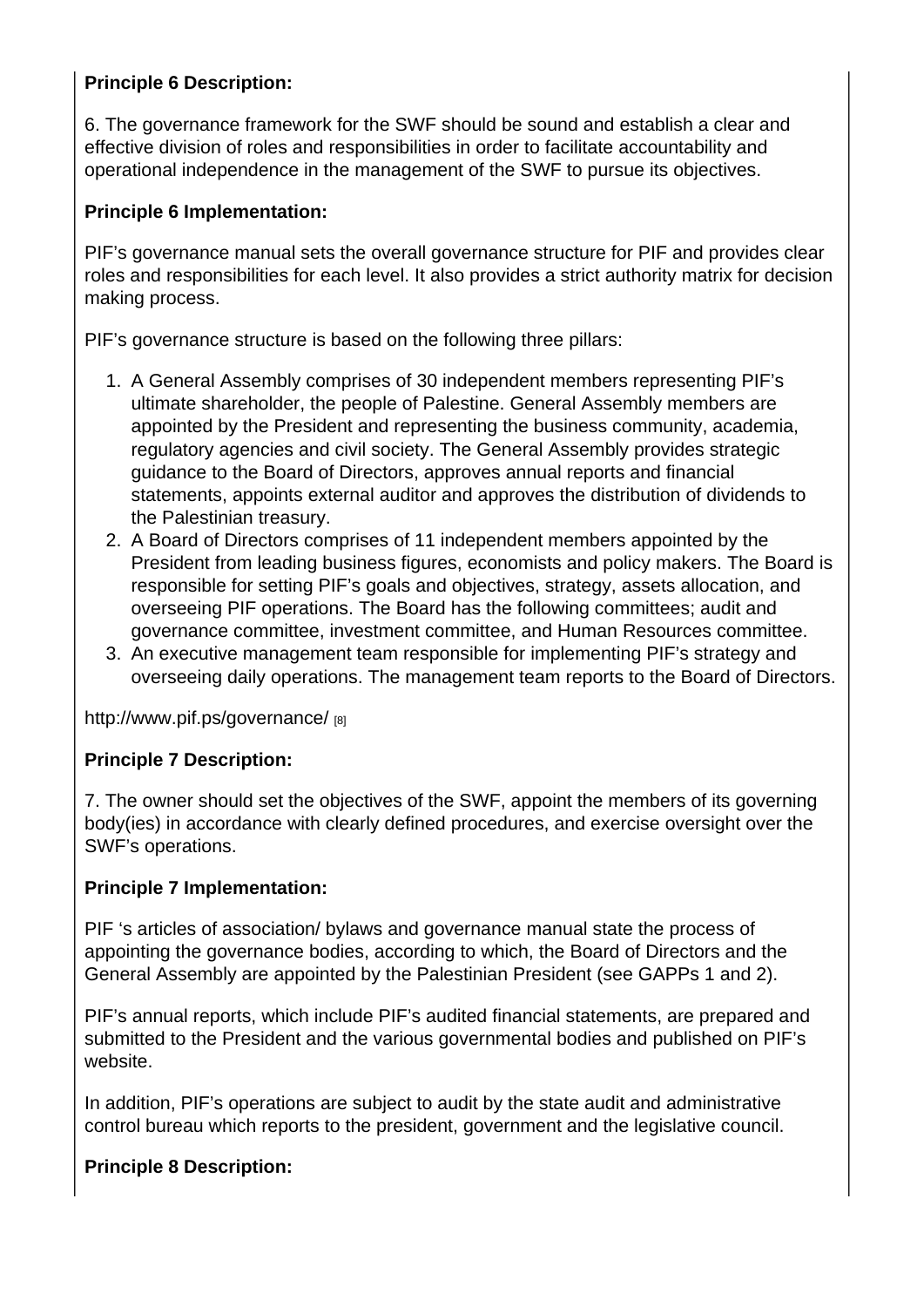8. The governing body(ies) should act in the best interests of the SWF, and have a clear mandate and adequate authority and competency to carry out its functions.

Principle 8 Implementation:

The Board of Director is responsible for setting PIF's goals and objectives, strategy, assets allocation, and overseeing PIF operations. The Board has a clear mandate and adequate authority and competency to fulfil its functions. The roles and responsibilities of the Board are clearly defined in PIF's articles of association/ bylaws and governance manual. The Board Responsibilities include among other things:

- Establishing strategic goals, objectives and appropriate corporate policies;
- Reviewing and approving the strategic and business plans;
- Reviewing and evaluating PIF's initiatives, programs and subsidiaries on regular basis;
- Approving company-wide policies, including authority matrices, investment, procurement, human resources, code of conduct, corporate governance, and transparency and disclosure policies;
- Monitoring the performance of PIF executive management;
- Approving investment and procurement decisions in line with the approved Authority Matrix;
- Ensuring ethical behavior and compliance with laws and regulations;
- Ruling on any cases of conflict of interest at the Board or executive management levels;

The Board carries out its duties through number of active committees including; investment committee, audit and governance committee, and Human resources committee.

http://www.pif.ps/governance/ [8]

Principle 9 Description:

[9. The operational manageme](http://www.pif.ps/governance/)nt of the SWF should implement the SWF's strategies in an independent manner and in accordance with clearly defined responsibilities.

Principle 9 Implementation:

PIF is an independent legal entity with an independent Board of Directors. The Board is the highest authority at PIF, it approves strategy and assets allocation, approves investment decisions, and oversees PIF operations.

An independent executive management team is responsible for executing the investment strategy and assets allocation, managing the daily operations, and making operational decisions. The executive management operates in accordance with the corporate law, PIF articles of association/ bylaws, governance manual and well-defined internal policies and procedures manuals and in line with a strict authority matrix.

Principle 10 Description:

10. The accountability framework for the SWF's operations should be clearly defined in the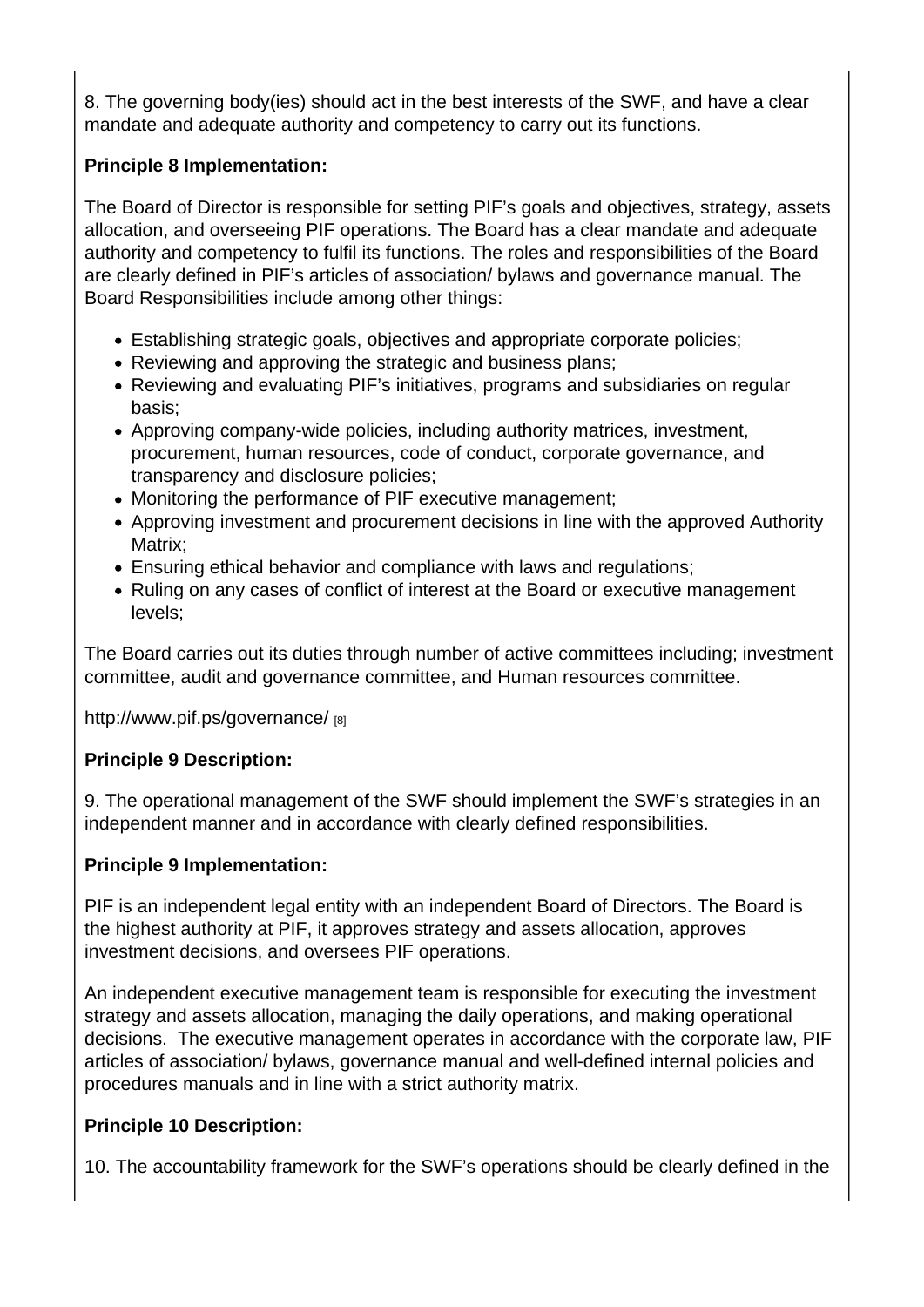relevant legislation, charter, other constitutive documents, or management agreement.

Principle 10 Implementation:

The accountability framework is clearly defined in PIF's articles of association/ bylaws and corporate governance manual.

Additional requirements are set in the Palestinian corporate law including the mandatory duties and responsibilities of the Board of Directors, General Assembly and management. It also includes the requirement to issue audited financial statements.

Finally, external accountability is ensured as PIF's operations and accounts are subject to audit by the state audit and administrative control bureau, which reports to the Palestinian President, Palestinian Government and the Legislative Council.

Principle 11 Description:

11. An annual report and accompanying financial statements on the SWF's operations and performance should be prepared in a timely fashion and in accordance with recognized international or national accounting standards in a consistent manner.

Principle 11 Implementation:

PIF issues a full set of annual audited financial statements including notes to the financial statements and disclosure of accounting policies within 90 days of year end. The financial statements are prepared in accordance with International Financial Reporting Standards ("IFRS") and audited by an international audit firm.

The financial statements form a part of PIF's annual report which also provides additional information about the performance of PIF's investments. The annual report is widely distributed and posted on PIF's website.

http://www.pif.ps/annual-reports/ [5]

Principle 12 Description:

[12. The SWF's operations and fin](http://www.pif.ps/annual-reports/)ancial statements should be audited annually in accordance with recognized international or national auditing standards in a consistent manner.

Principle 12 Implementation:

PIF's full set of annual financial statements are audited by an international audit firm (currently Ernst & Young) in accordance with International Standards on Auditing ("ISA"). The audited financial statements and the auditors' report are published in PIF's annual report and posted on PIF's website.

In addition, PIF's accounts and operations are subject to audit by the internal audit department, which reports directly to the audit committee of the Board. The internal audit department works in cooperation with an international audit firm (currently Deloitte).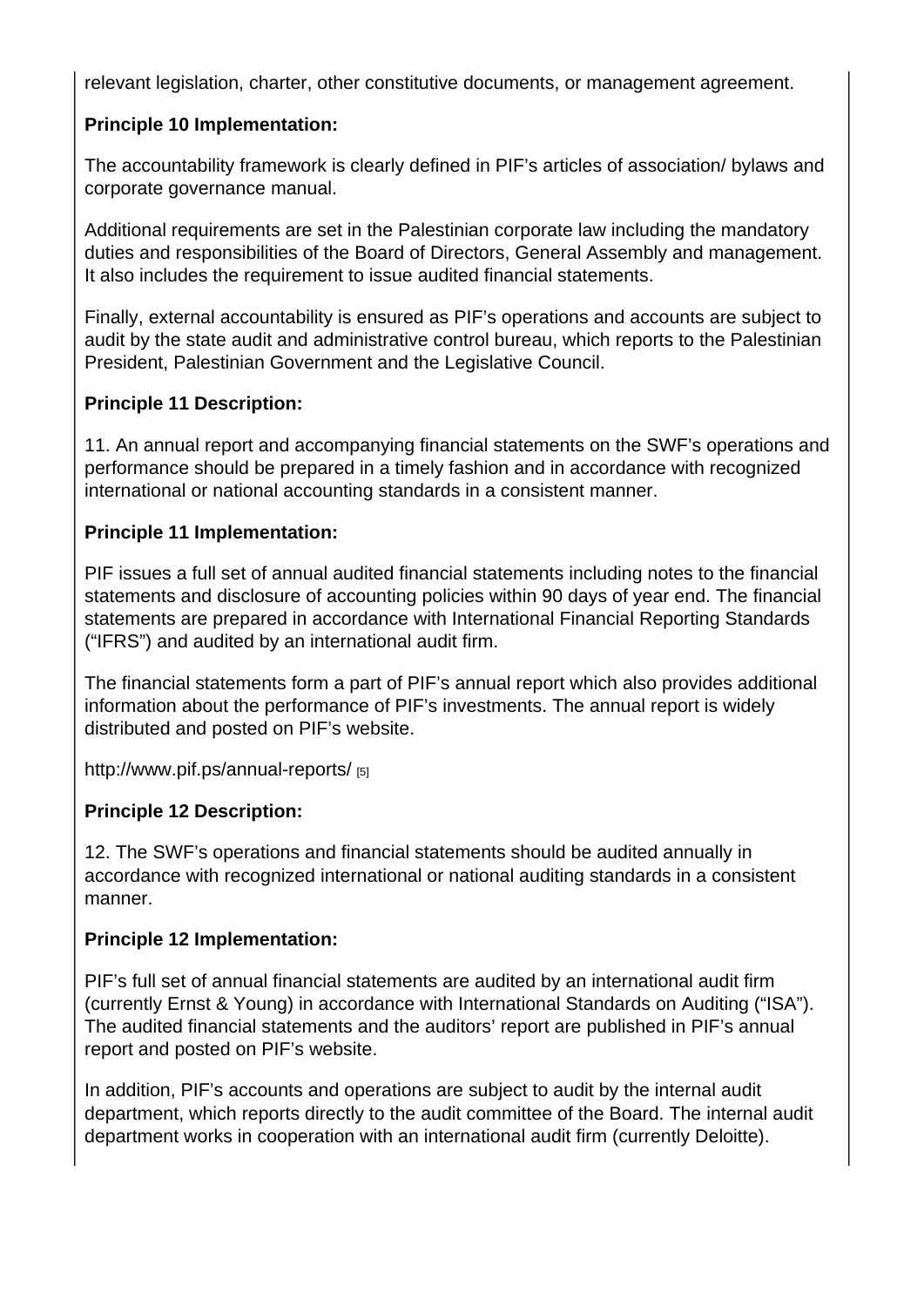Finally, PIF accounts and operations are subject to audit by state audit and administrative control bureau, which reports to the President, Government and the Legislative Council.

http://www.pif.ps/annual-reports/ [5]

Principle 13 Description:

[13. Professional and ethical stan](http://www.pif.ps/annual-reports/)dards should be clearly defined and made known to the members of the SWF's governing body(ies), management, and staff.

Principle 13 Implementation:

The articles of association/ bylaws and governance manual set the detailed requirements and qualifications for Board Membership.

The human resources manual sets the detailed education and professional experience requirements for each level at PIF.

PIF's governance manual sets the guidelines for ethical practices at PIF including conflict of interest.

In addition, all employees who are involved in capital markets investments including those; conducting research, writing research reports, making investment recommendations, taking investment action, or come in contact with investment recommendations or decisions during the decision-making process, adhere to the CFA Institute Code of Ethics and Standards of Professional Conduct.

Finally, PIF's human resources manual, employment contracts and the operational policies and procedures manuals that govern the various operations of PIF set the acceptable ethical practices to be adhered to by PIF staff.

Principle 14 Description:

14. Dealing with third parties for the purpose of the SWF's operational management should be based on economic and financial grounds, and follow clear rules and procedures.

Principle 14 Implementation:

PIF uses its internal portfolio managers to manage most of the investments. The use of external fund managers is limited to investments in international capital markets. External fund managers are chosen for their experience and ability to exploit investment opportunities in these markets. External fund managers selection is made based on professional and commercial criteria.

PIF's procurement of goods and services are governed by the procurement policies and procedures manual which requires fair and transparent tendering procedures.

Principle 15 Description:

15. SWF operations and activities in host countries should be conducted in compliance with all applicable regulatory and disclosure requirements of the countries in which they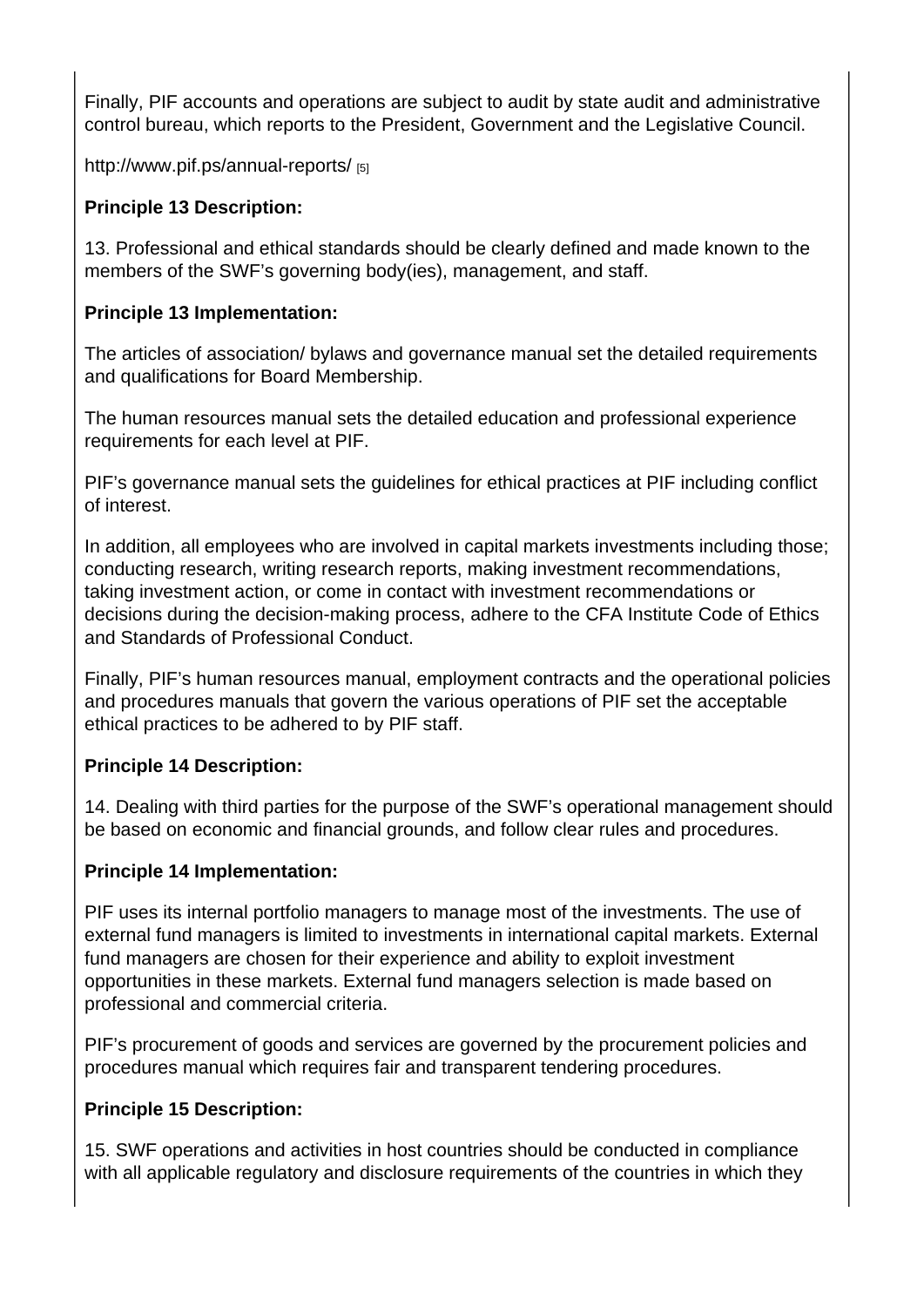operate.

Principle 15 Implementation:

The majority of PIF investments are in the local market. International investments are limited to investments in capital markets through external fund managers, who ensure compliance with all applicable regulatory and disclosure requirements of the related host countries.

Principle 16 Description:

16. The governance framework and objectives, as well as the manner in which the SWF's management is operationally independent from the owner, should be publicly disclosed.

Principle 16 Implementation:

The governance framework and its operational independence are disclosed in PIF's annual reports and website.

Information disclosed include, among other things; the organization structure, executive management composition, the role of the Board and General Assembly, and the role of internal and external auditors.

http://www.pif.ps/governance/ [8]

Principle 17 Description:

[17. Relevant financial informa](http://www.pif.ps/governance/)tion regarding the SWF should be publicly disclosed to demonstrate its economic and financial orientation, so as to contribute to stability in international financial markets and enhance trust in recipient countries.

Principle 17 Implementation:

Annual reports including the audited annual financial statements are published regularly, and publicly disclosed on PIF's website.

In addition to financial statements the annual report includes, among other things, information about assets allocations, key investments, return on investments, and dividend distribution. This information is also posted on PIF's website.

The size of PIF's investments in international markets poses no risk to financial stability of these markets.

#### Investment and Risk Management Framework Pillar 3

Principle 18 Description: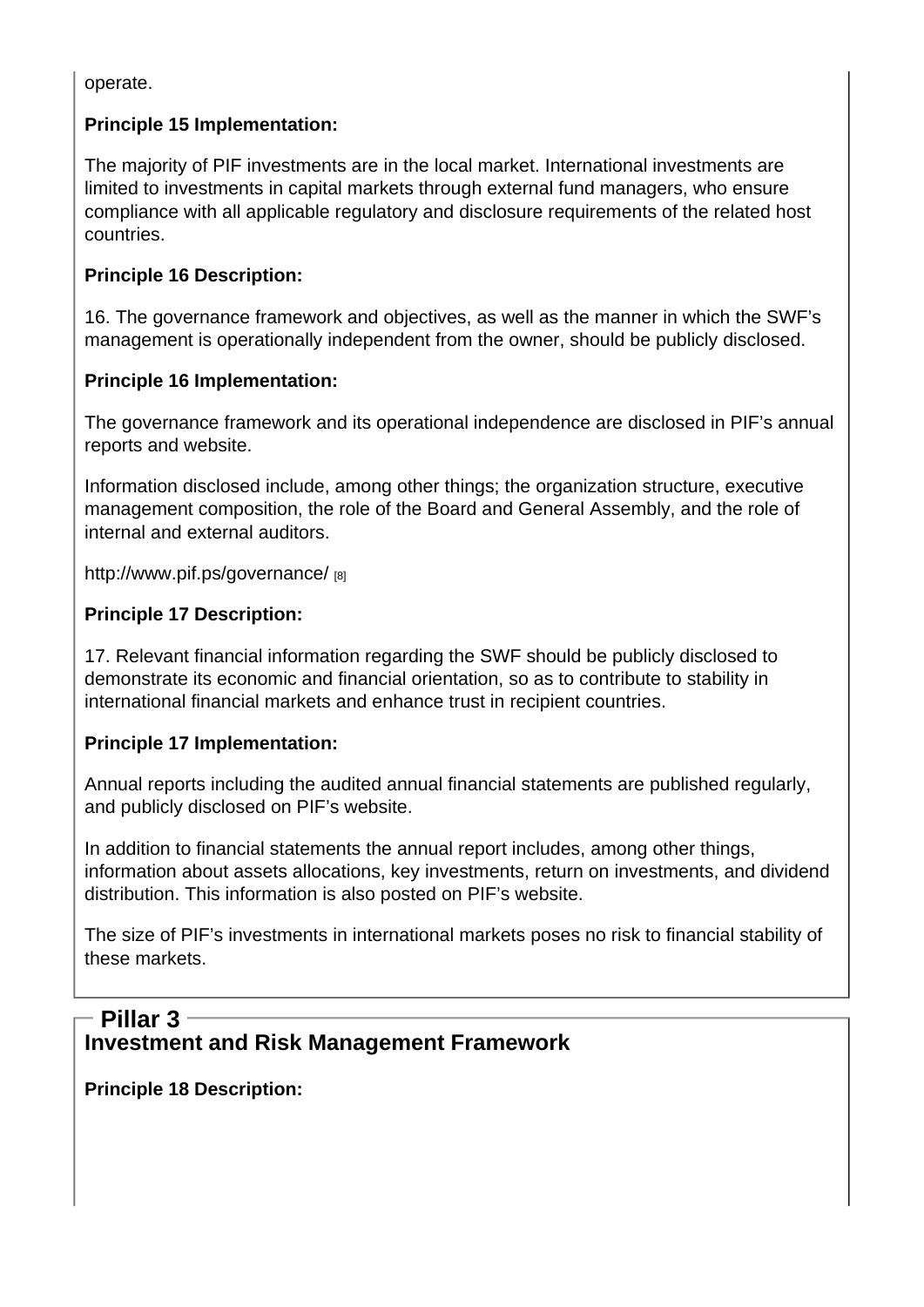18. The SWF's investment policy should be clear and consistent with its defined objectives, risk tolerance, and investment strategy, as set by the owner or the governing body(ies), and be based on sound portfolio management principles.

18.1. The investment policy should guide the SWF's financial risk exposures and the possible use of leverage.

18.2. The investment policy should address the extent to which internal and/or external investment managers are used, the range of their activities and authority, and the process by which they are selected and their performance monitored.

18.3. A description of the investment policy of the SWF should be publicly disclosed.

## **Principle 18 Implementation:**

PIF's investment strategy is derived from PIF's main objective of promoting sustainable economic growth and private sector development in Palestine.

PIF's three years investment strategy is reviewed and approved by the Board of Directors. This strategy is reflected in the annual business plan which sets the priority for assets allocation as follows:

- 1. Originating and investing in strategic projects in underdeveloped and vital sectors in Palestine, in partnership with the Palestinian private sector and international investors.
- 2. Maintaining a foreign assets portfolio that composed of highly liquid capital markets investments, with the goal of maximizing return while minimizing risk, until adequate opportunities arise for deploying these funds in Palestine.

The use of leverage is limited to investments in private equity, mainly in the real estate sector.

PIF use of derivatives (Swaps and forwards) is limited for hedging currency positions.

PIF depends mainly on internal fund managers to manage its portfolios, the use of external fund managers is limited to investments in international capital markets. Fund managers activities, authorities and selection are governed by PIF's Capital Markets Policies and Procedures manual.

## **Principle 19 Description:**

19. The SWF's investment decisions should aim to maximize risk-adjusted financial returns in a manner consistent with its investment policy, and based on economic and financial grounds.

19.1. If investment decisions are subject to other than economic and financial considerations, these should be clearly set out in the investment policy and be publicly disclosed.

19.2. The management of an SWF's assets should be consistent with what is generally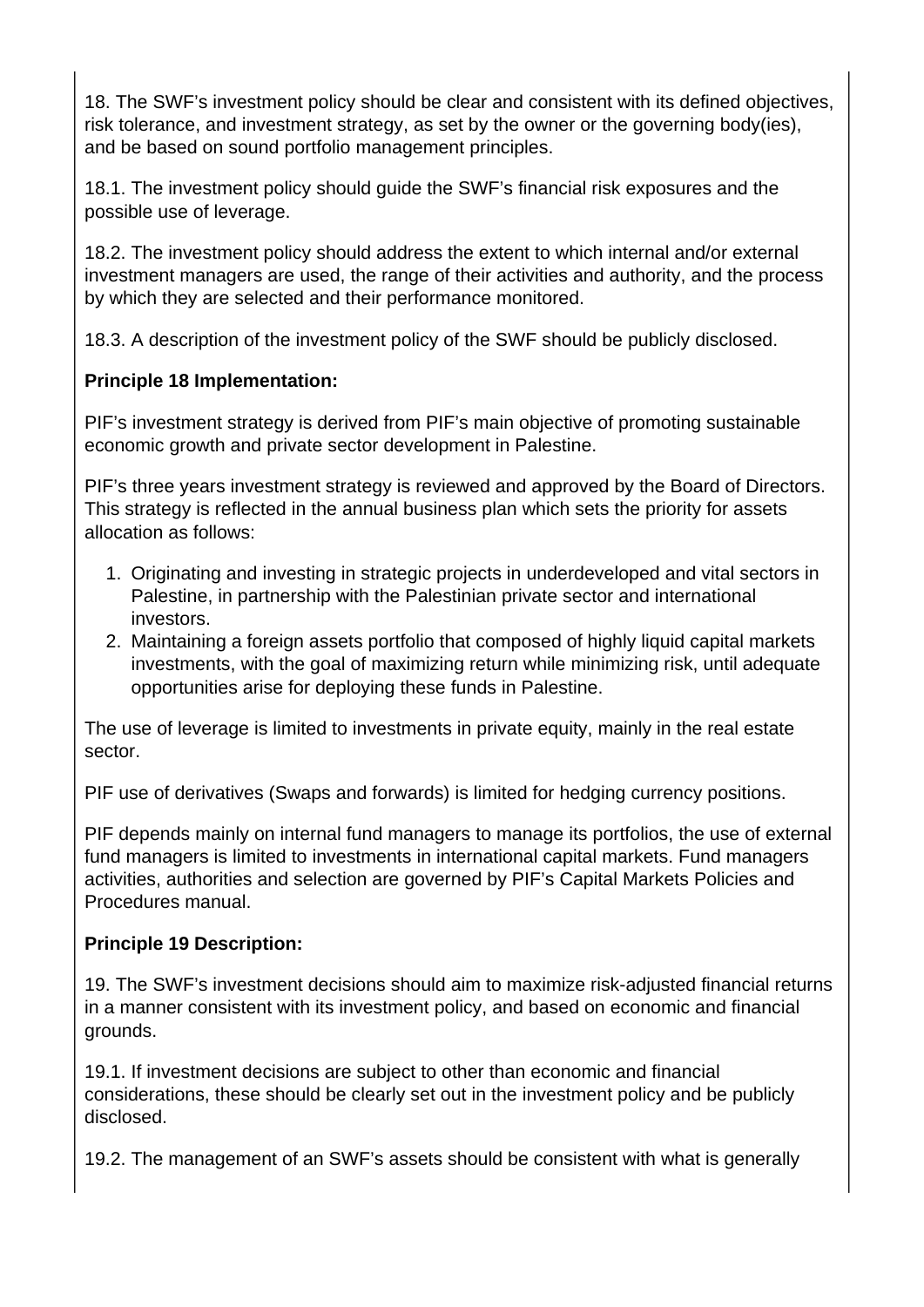accepted as sound asset management principles.

Principle 19 Implementation:

PIF investment decisions are made on economic and financial bases and in line with PIF's strategy.

PIF is focusing on investments that have developmental impact on the Palestinian economy;

- create quality jobs and support female employment,
- assert economic rights and reduce market captivity;
- crowd in investment capital;
- spur growth in marginalized communities; and,
- promote innovation.

While achieving an acceptable financial return that ensures PIF's sustainability and organizational health

All investment activities are executed in line with the highest standards for asset management and guided by a clear governance structure that regulates investment decision making process. According to this structure all investment decisions are reviewed by PIF's executive committee and approved either by the Board investment committee or the Board of Directors based on a clear authority matrix.

Principle 20 Description:

20. The SWF should not seek or take advantage of privileged information or inappropriate influence by the broader government in competing with private entities.

Principle 20 Implementation:

PIF is a separate legal entity governed by an independent Board of Directors. PIF is subject to the Palestinian corporate law and pay taxes like any other private entity.

Further, one of the key objectives of PIF is private sector development in Palestine. In doing so, the majority of PIF projects in the local market are performed in partnership/ cooperation with the private sector.

http://www.pif.ps/partnership/ [9]

Principle 21 Description:

[21. SWFs view shareholder o](http://www.pif.ps/partnership/)wnership rights as a fundamental element of their equity investments' value. If an SWF chooses to exercise its ownership rights, it should do so in a manner that is consistent with its investment policy and protects the financial value of its investments. The SWF should publicly disclose its general approach to voting securities of listed entities, including the key factors guiding its exercise of ownership rights.

Principle 21 Implementation: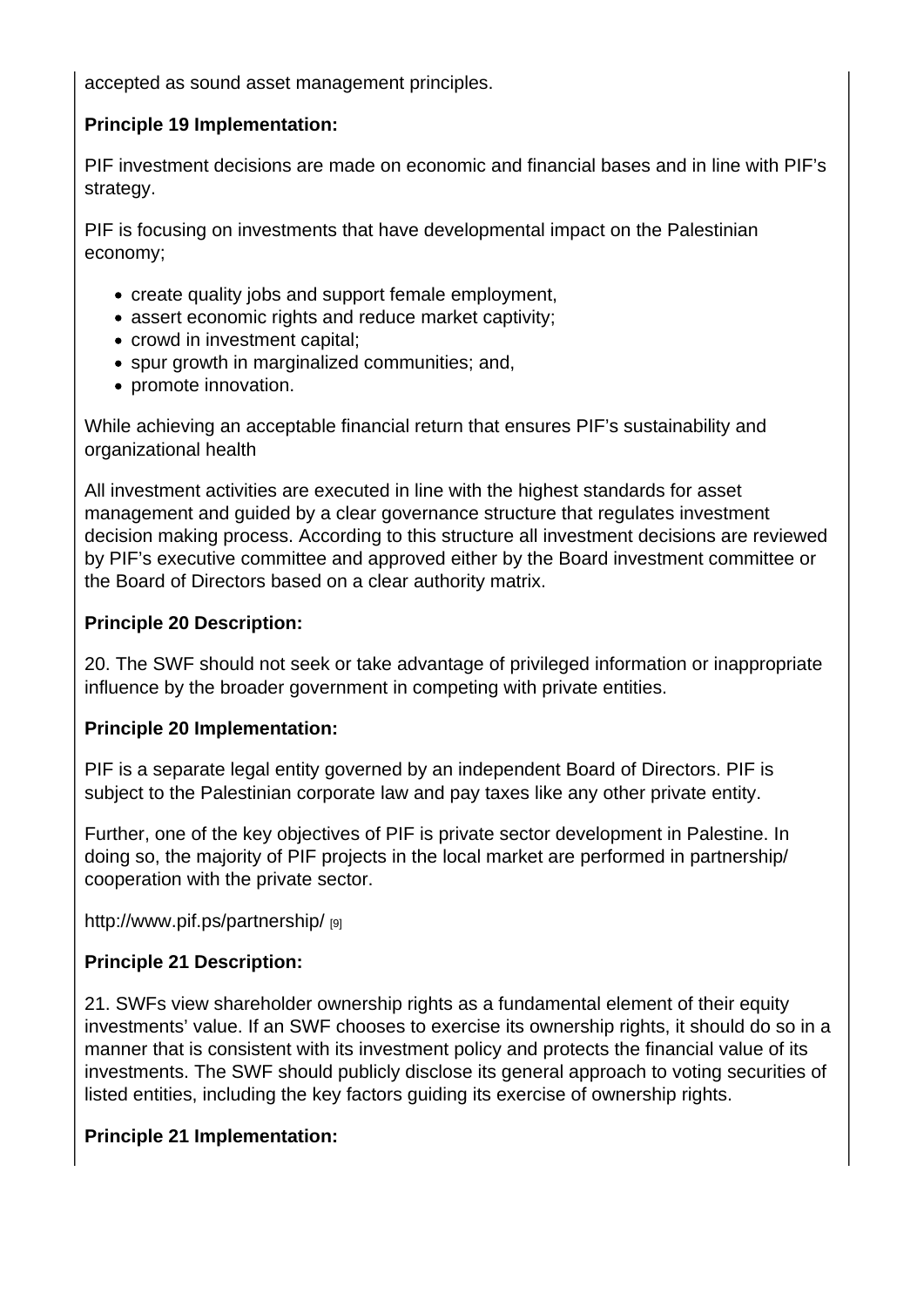A policy on shareholder ownership rights has not been established yet. However, the current practice is that PIF exercises it ownership rights only in its investments in the domestic market and where PIF holds a significant share, with the primary objective of protecting the financial interests of PIF and the general shareholders.

For international investments, PIF follows a passive investment approach.

Principle 22 Description:

22. The SWF should have a framework that identifies, assesses, and manages the risks of its operations.

22.1. The risk management framework should include reliable information and timely reporting systems, which should enable the adequate monitoring and management of relevant risks within acceptable parameters and levels, control and incentive mechanisms, codes of conduct, business continuity planning, and an independent audit function.

22.2. The general approach to the SWF's risk management framework should be publicly disclosed.

Principle 22 Implementation:

Risk Management is an integral part of PIF operations and is embedded in all functional activities via policies, processes and system controls; which provide a system of checks and balances (via segregation of duties), reporting and ongoing monitoring, internal audit and a strong governance structure.

Financial risks are managed at the subsidiary/portfolio level as part of subsidiary/ portfolio management. Operational risks are managed at the unit level. Legal and reputational risks are managed at the executive level.

Principle 23 Description:

23. The assets and investment performance (absolute and relative to benchmarks, if any) of the SWF should be measured and reported to the owner according to clearly defined principles or standards.

Principle 23 Implementation:

Quarterly reports on investment performance are prepared for the Board of Directors.

The annual reports, including audited financial statements, are distributed to the President, the Government and available to the general public.

In addition, PIF website includes detailed information about the economic impact of PIF investments. For more details refer to PIF website:

http://www.pif.ps/wp-content/uploads/2019/08/pif-brochour-english.pdf [7]

Principle 24 Description: